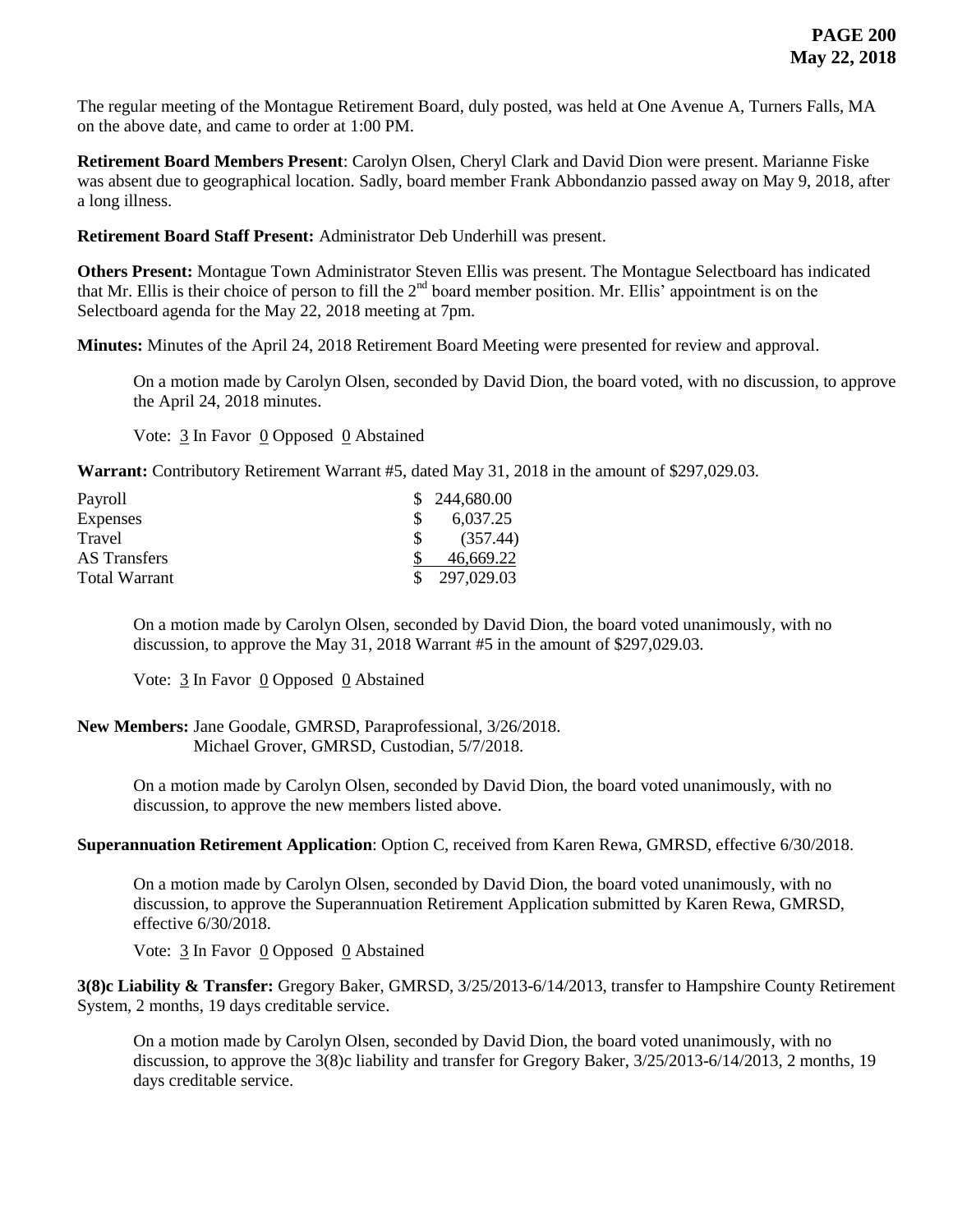**3(8)c Liability & Transfer:** Timothy J. Little, TWN, 2/14/2005-6/14/2013, and 7/23/2013-4/20/2018, transfer to Franklin Regional Retirement System, 13 years, 0 months, 27 days creditable service.

On a motion made by Carolyn Olsen, seconded by David Dion, the board voted unanimously, with no discussion, to approve the 3(8)c liability and transfer for Timothy J. Little, TWN, 2/14/20005-6/14/2013, and 7/23/2013-4/20/2018, 13 years, 0 months, 27 days creditable service.

**Payment of Superannuation Retirements:** As it is taking PERAC 6-8 weeks to approve Superannuation retirement calculations, board to discuss allowing the Administrator to pay new retirees prior to receiving PERAC approval if it is not received by the second month following the retirement date. If there is any change once the PERAC approval is received it would be adjusted in a subsequent month payroll.

**Discussion:** Mr. David Dion said he does not think the board should do this, and he asked if this had been discussed with board attorney Tom Gibson. Administrator Deb Underhill said that Attorney Gibson had not been asked, that board member Marianne Fiske suggested to Ms. Underhill that the board consider this option. Ms. Carolyn Olsen said that PERAC doesn't require us to have their approval prior to paying out a retirement allowance. Mr. Steve Ellis asked if the board was concerned that if they paid out retirements allowances ahead of PERAC approval that they would pay out money that would be hard to recover. Ms. Olsen said no, that wasn't the issue. Mr. Ellis asked what the issue is. Mr. Dion said that we have always waited for PERAC approval and that we shouldn't change anything. Ms. Cheryl Clark agreed. Mr. Ellis expressed concern that the length of time new retirees have to wait for their first monthly retirement allowance causes a financial hardship for some retirees. He asked if the board would be willing to consider paying a retirement allowance prior to PERAC approval on a case by case basis. Mr. David Dion said that he didn't think it was the board's job to decide who was entitled to this exception. Mr. Dion asked Administrator Underhill to ask the board attorney, Tom Gibson, for his input regarding this issue. Discussion tabled until the next board meeting.

**Notice:** Administrator Deb Underhill is planning to take vacation time on June 14, July 5, and July 9-12. However, it is likely that Ms. Underhill will be having shoulder surgery in the near future and the timing of that may affect her vacation plans.

## Next meeting: **Tuesday June 26, 2018 @ 1 pm.**

Adjourned 1:35 PM

Annual items: Jan/Feb - Post COLA hearing Sept – Vote chairman Oct – Administrator evaluation & compensation, stipends, budget for next year Nov – Budget approval